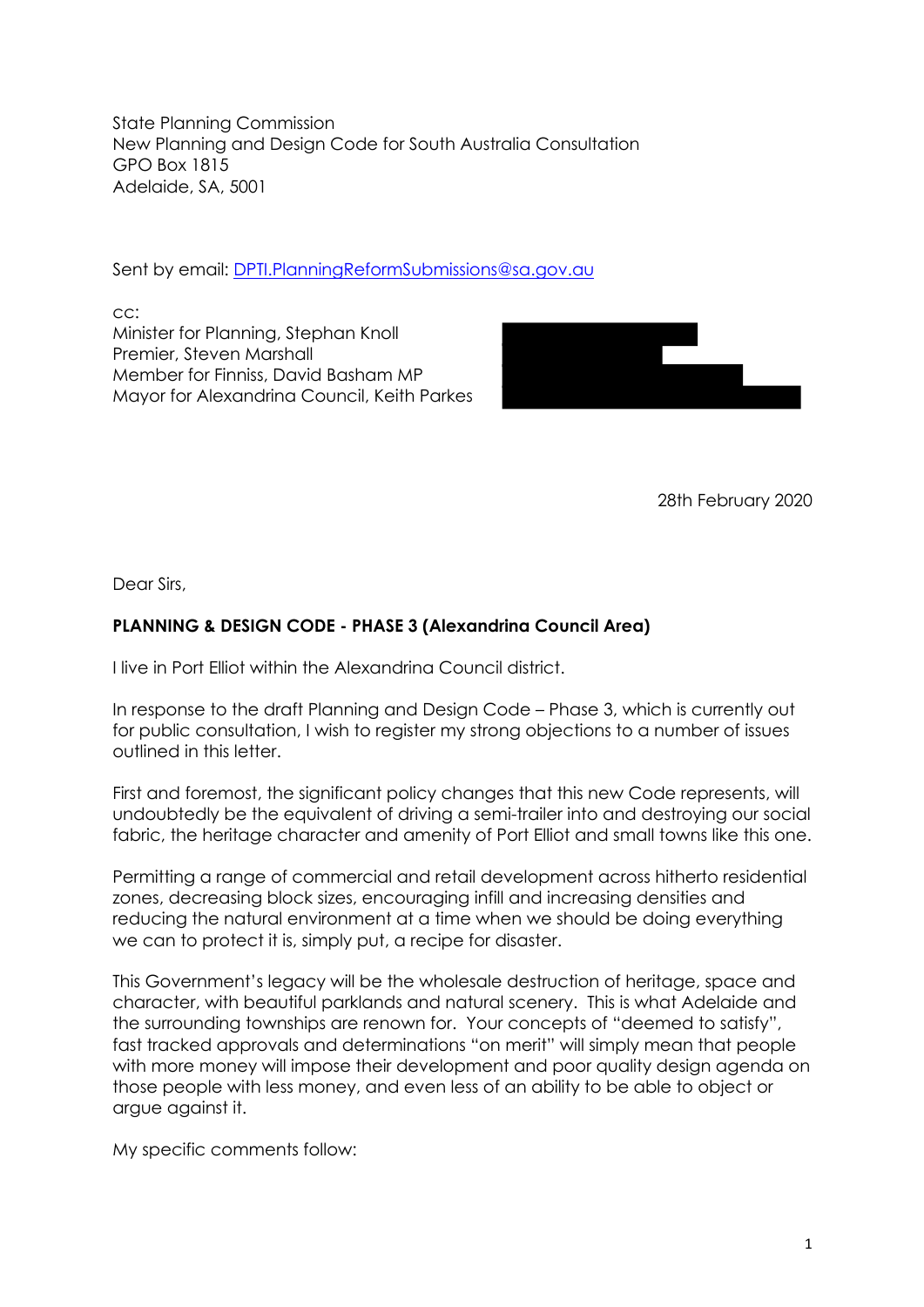## **1. General Neighbourhood Zone**

The draft Code places most of Alexandrina Council's residential zones in the General Neighbourhood Zone. The policy in this new zone is entirely at odds with current zone policy and allows for a far greater intensity of development than existing.

I do not agree that the proposed General Neighbourhood Zone is consistent with the residential character of the Residential Zone, Policy Area 11 nor within the context of Port Elliot being a tourist destination and historic coastal settlement. This is because the current Residential Zone focuses on preserving character, rather than accommodating change and infill, and does not envisage a greater range and intensity of development than currently exists.

I request that at a minimum, you move all residential areas to the Suburban Neighbourhood Zone (or even Residential Neighbourhood Zone) with technical and numeric variations (TNVs) to match existing conditions.

### **2. All Existing Residential Areas**

- Non-Residential land use: Currently in Alexandrina Council's residential areas, shops, offices and educational establishments are non-complying. In the new Code existing residential areas will allow these non-residential uses which will adversely impact traffic, parking, noise, neighbour's amenity and the character of our suburbs. This is utterly unacceptable, particularly as residents have bought into and invested significant time, effort and money into their homes inside of a residential zone. All uses which are currently non-complying in our residential areas (e.g. office and shop) should be "restricted development".
- Siting and Setbacks: Under the Code, building setbacks from side and rear boundaries will noticeably decrease, particularly at upper levels. This is unacceptable and will severely impact amenity and privacy in Port Elliot. Existing siting, setback and floor area criteria should be maintained throughout all our residential areas.
- Density and Allotment Sizes: I do not agree with decreasing existing minimum allotment sizes and frontage widths – how will decreased plot sizes and reduced street frontages recognise and preserve the historic allotment patterns and traditional low density / single storey patterns? It is important that current minimum allotment sizes, heights and frontage widths match existing.

# **3. Historic Area Statement**

The lack of identification of Contributory Items in the Code, by either a map or list of addresses, will create uncertainty and confusion for owners, prospective buyers, neighbours and developers. I do not agree with removing protection and lack of inclusion of all Contributory Items. Existing protections and clear spatial identification of Contributory Items on a map should be retained.

I have specific concerns with regards to the Port Elliot Historic Area Statement O2406 (*Alex 5*) and the Middleton Historic Area Statement O2406 (*Alex 3*), as follows: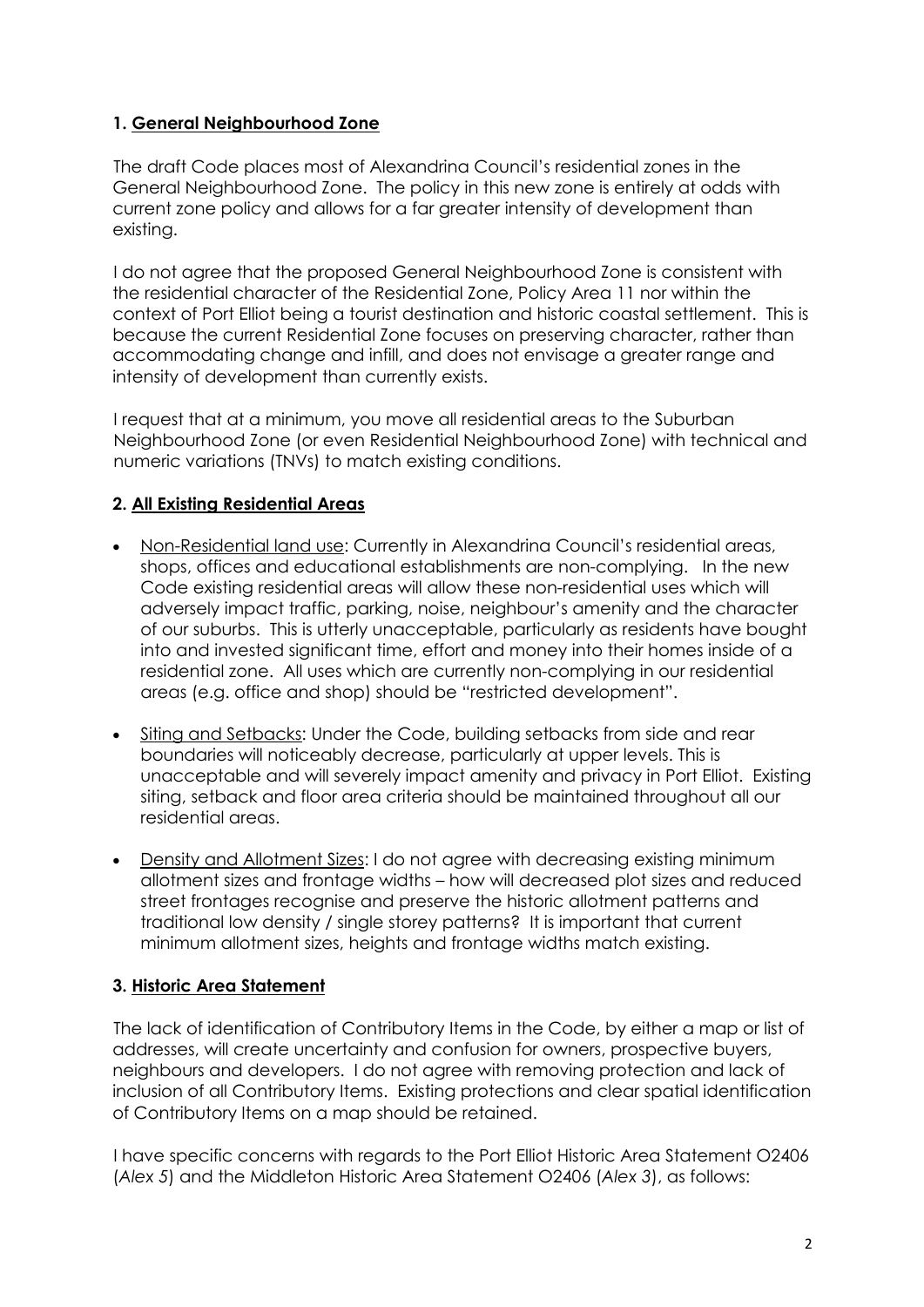- the generic introduction makes no reference to the Historic Area Overlay being described, so that no context is provided about the historic background and development pattern, nor our townships' heritage values,
- the map provided is grossly basic without any detail such as street layouts/ subdivision patterns, already listed local and state heritage places,
- there is inconsistency in mapping style of the proposed Historic Areas. Alexandrina Council's existing Development Plan maps are far better, and should and could be adapted to replace the minimal, inadequate mapping provided,
- the Historic Area Statement table has no title and no headings apart from "Eras and Themes", and it is not clear what is the function of the table? This needs to be clarified for it to make sense,
- it would appear that the development objectives and/or policies have been omitted from the new Code, which will result in very minimal, vague and subjective guidance with regards to future development in in our townships, and
- I found the terminology used in the Code in relation to heritage difficult to follow and quite inconsistent, with terms being used interchangeably.

I am further concerned that the current historic conservation zone in Port Elliot is drawn too narrowly, and should be expanded to avoid the ridiculous situation of the western side of the street having some level of heritage protection while the eastern side does not. The adjacent side of the street should be similarly protected so that we don't have completely out of character homes sitting directly opposite

(a) Diagram 1 (see over) – shows proposed Historic Area Statement – the proposed zone runs along the middle of the street, as opposed to the more logical place of the rear boundaries. See in Particular, Murray Terrace, where the western side is preserved, but the eastern side is not. I am concerned that, given the eastern side is proposed to be "General Neighbourhood Zone", the eastern side will be developed at odds with the western side, thereby detracting from the heritage nature of this street.

(b) Diagram 2 (see over) – shows what I believe the Historic Area Statement should cover, including many more contributory items that are almost 100 years old. I think this greater protection should be enacted so that these homes are not demolished to make way for high density, low quality, poor quality of life homes.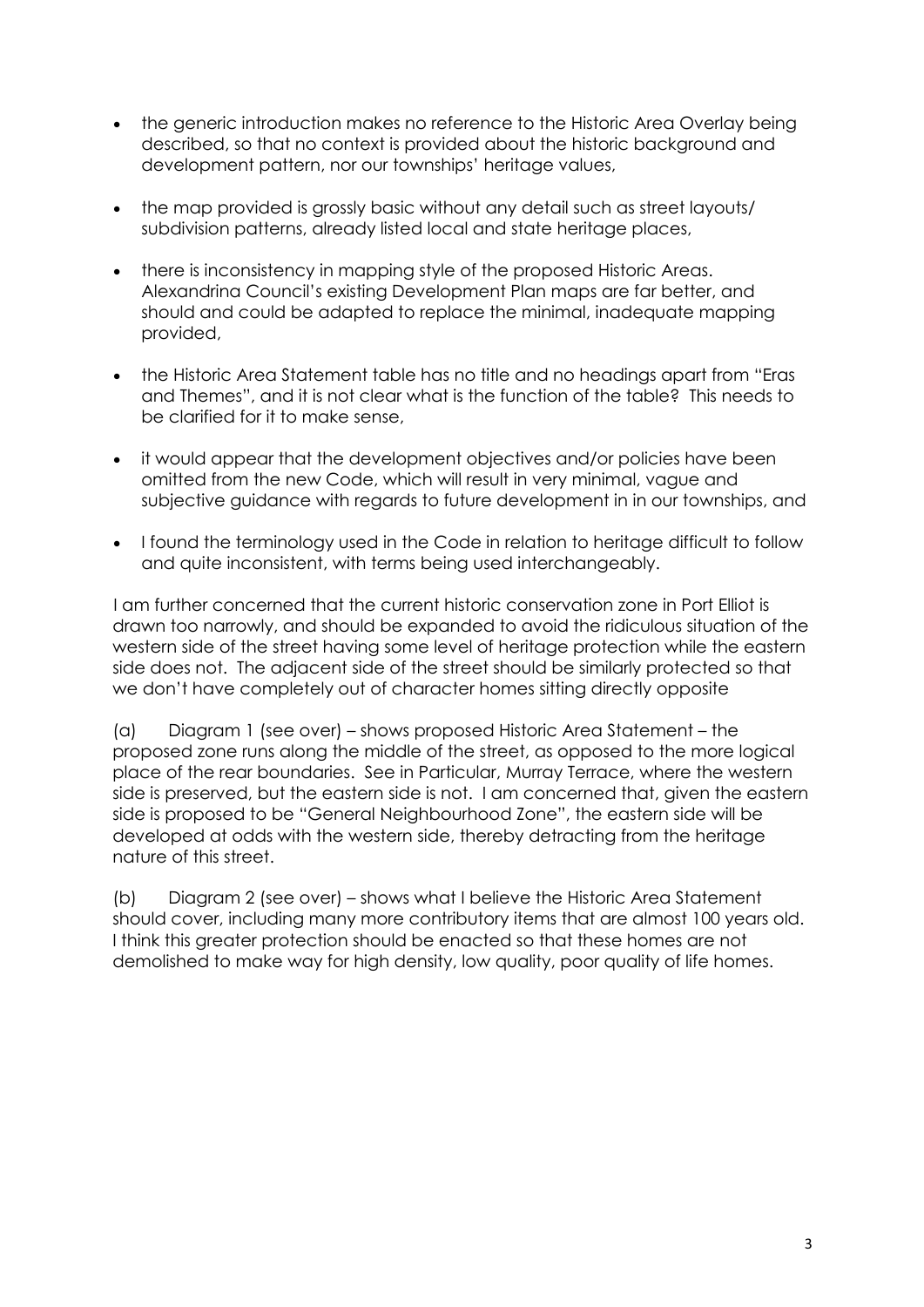# Diagram 1



Diagram 2